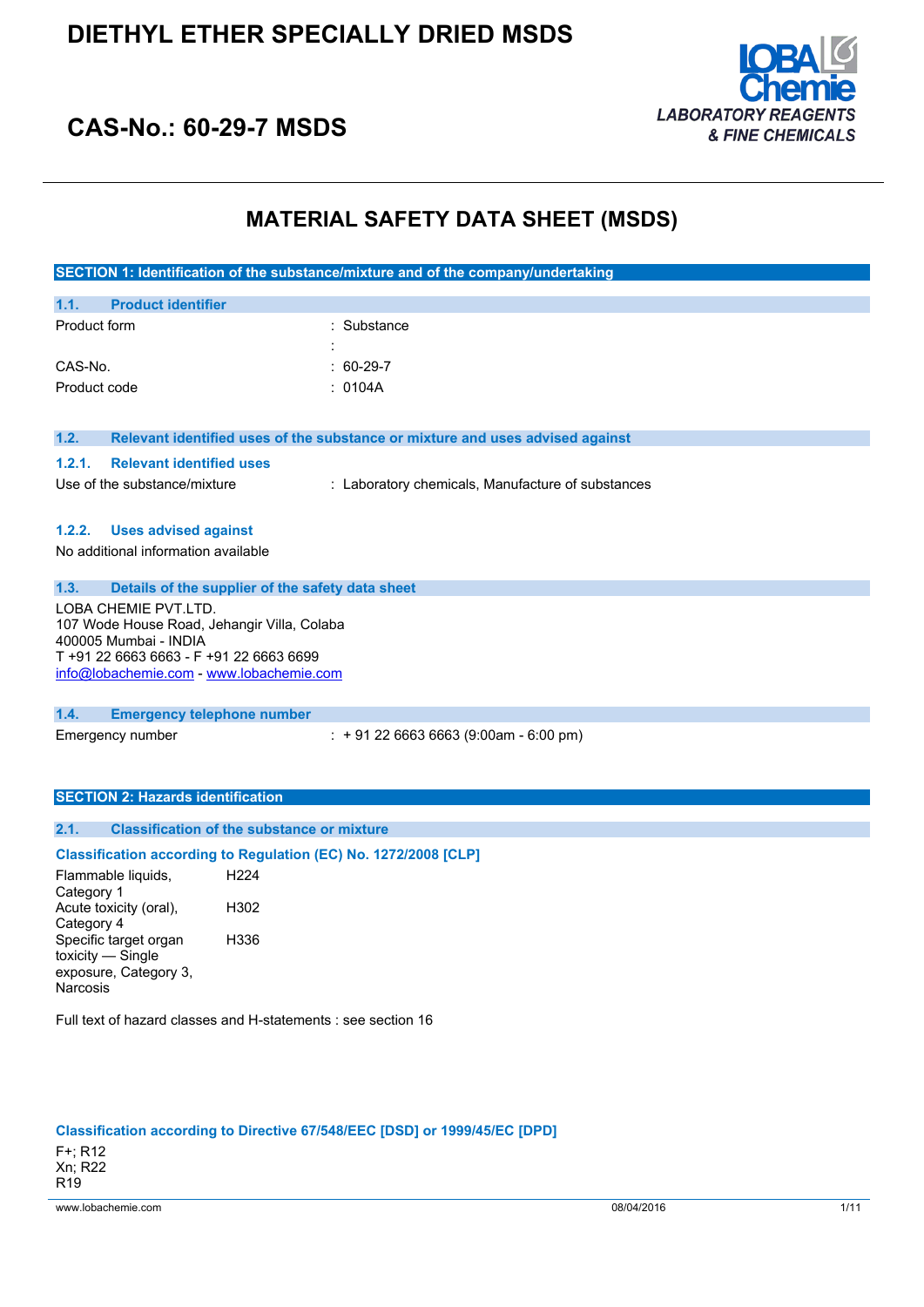Safety Data Sheet

according to Regulation (EC) No. 1907/2006 (REACH) with its amendment Regulation (EU) 2015/830

R67

Full text of R-phrases: see section 16

**Adverse physicochemical, human health and environmental effects**

No additional information available

| 2.2. | <b>Label elements</b>                                      |                                                                                                                                                                        |
|------|------------------------------------------------------------|------------------------------------------------------------------------------------------------------------------------------------------------------------------------|
|      | Labelling according to Regulation (EC) No. 1272/2008 [CLP] |                                                                                                                                                                        |
|      | Hazard pictograms (CLP)                                    | GHS02<br>GHS07                                                                                                                                                         |
|      | Signal word (CLP)                                          | : Danger                                                                                                                                                               |
|      | Hazard statements (CLP)                                    | : H224 - Extremely flammable liquid and vapour.<br>H302 - Harmful if swallowed.<br>H336 - May cause drowsiness or dizziness.                                           |
|      | Precautionary statements (CLP)                             | : P210 - Keep away from heat, hot surfaces, sparks, open flames and other ignition<br>sources. No smoking.<br>P261 - Avoid breathing dust/fume/gas/mist/vapours/spray. |

#### **2.3. Other hazards**

No additional information available

|         | <b>SECTION 3: Composition/information on ingredients</b> |                                     |  |
|---------|----------------------------------------------------------|-------------------------------------|--|
|         |                                                          |                                     |  |
| 3.1.    | <b>Substances</b>                                        |                                     |  |
| Name    |                                                          | $\pm$ DIETHYL ETHER SPECIALLY DRIED |  |
| CAS-No. |                                                          | $: 60-29-7$                         |  |

Full text of R- and H-statements: see section 16

#### **3.2. Mixtures** Not applicable

| <b>SECTION 4: First aid measures</b>             |                                                                                                                                                         |      |
|--------------------------------------------------|---------------------------------------------------------------------------------------------------------------------------------------------------------|------|
|                                                  |                                                                                                                                                         |      |
| 4.1.<br><b>Description of first aid measures</b> |                                                                                                                                                         |      |
| First-aid measures after inhalation              | : Remove person to fresh air and keep comfortable for breathing. Call a POISON<br>CENTER/doctor if you feel unwell.                                     |      |
| First-aid measures after skin contact            | : Rinse skin with water/shower. Take off immediately all contaminated clothing.<br>Repeated exposure may cause skin dryness or cracking.                |      |
| First-aid measures after eye contact             | : Rinse cautiously with water for several minutes. Remove contact lenses, if present<br>and easy to do. Continue rinsing. Get medical advice/attention. |      |
| www.lobachemie.com                               | 08/04/2016                                                                                                                                              | 2/11 |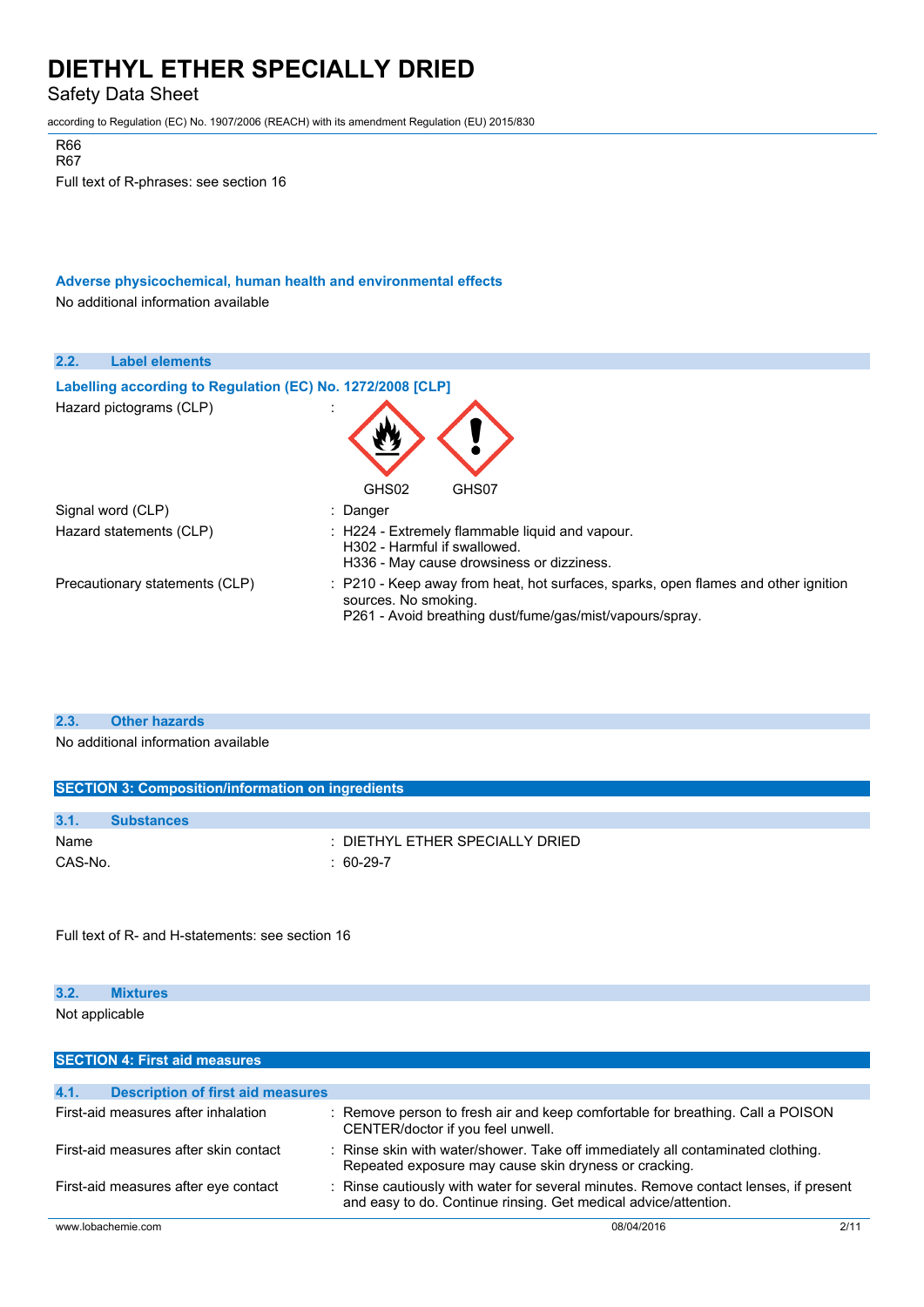Safety Data Sheet

| according to Regulation (EC) No. 1907/2006 (REACH) with its amendment Regulation (EU) 2015/830 |                                                                                                                                                                                                                                                       |
|------------------------------------------------------------------------------------------------|-------------------------------------------------------------------------------------------------------------------------------------------------------------------------------------------------------------------------------------------------------|
| First-aid measures after ingestion                                                             | : Rinse mouth. Call a POISON CENTER/doctor if you feel unwell.                                                                                                                                                                                        |
| 4.2.<br>Most important symptoms and effects, both acute and delayed                            |                                                                                                                                                                                                                                                       |
| Symptoms/effects after inhalation                                                              | : May cause drowsiness or dizziness.                                                                                                                                                                                                                  |
| Symptoms/effects after ingestion                                                               | : Harmful if swallowed.                                                                                                                                                                                                                               |
| 4.3.                                                                                           | Indication of any immediate medical attention and special treatment needed                                                                                                                                                                            |
| Treat symptomatically.                                                                         |                                                                                                                                                                                                                                                       |
| <b>SECTION 5: Firefighting measures</b>                                                        |                                                                                                                                                                                                                                                       |
| <b>Extinguishing media</b><br>5.1.                                                             |                                                                                                                                                                                                                                                       |
| Suitable extinguishing media                                                                   | : Carbon dioxide. Dry powder. Foam. Water spray.                                                                                                                                                                                                      |
| Unsuitable extinguishing media                                                                 | : Do not use a heavy water stream.                                                                                                                                                                                                                    |
| Special hazards arising from the substance or mixture<br>5.2.                                  |                                                                                                                                                                                                                                                       |
| Fire hazard                                                                                    | : Extremely flammable liquid and vapour.                                                                                                                                                                                                              |
| Explosion hazard                                                                               | May form flammable/explosive vapour-air mixture. Heat may build pressure,<br>rupturing closed containers, spreading fire and increasing risk of burns and injuries.<br>May form explosive peroxides.                                                  |
| 5.3.<br><b>Advice for firefighters</b>                                                         |                                                                                                                                                                                                                                                       |
| Firefighting instructions                                                                      | : DO NOT fight fire when fire reaches explosives. Evacuate area.                                                                                                                                                                                      |
| <b>SECTION 6: Accidental release measures</b>                                                  |                                                                                                                                                                                                                                                       |
| 6.1.                                                                                           | Personal precautions, protective equipment and emergency procedures                                                                                                                                                                                   |
| General measures                                                                               | : Remove ignition sources. Use special care to avoid static electric charges. No open<br>flames. No smoking.                                                                                                                                          |
| 6.1.1.<br>For non-emergency personnel                                                          |                                                                                                                                                                                                                                                       |
| Emergency procedures                                                                           | : Evacuate unnecessary personnel.                                                                                                                                                                                                                     |
| 6.1.2.<br>For emergency responders                                                             |                                                                                                                                                                                                                                                       |
| Protective equipment                                                                           | : Use personal protective equipment as required.                                                                                                                                                                                                      |
| Emergency procedures                                                                           | : Ventilate area.                                                                                                                                                                                                                                     |
|                                                                                                |                                                                                                                                                                                                                                                       |
| 6.2<br><b>Environmental precautions</b>                                                        |                                                                                                                                                                                                                                                       |
| Avoid release to the environment.                                                              |                                                                                                                                                                                                                                                       |
| Methods and material for containment and cleaning up<br>6.3.                                   |                                                                                                                                                                                                                                                       |
| Methods for cleaning up                                                                        | : On land, sweep or shovel into suitable containers. Collect spillage.                                                                                                                                                                                |
| <b>Reference to other sections</b><br>6.4.                                                     |                                                                                                                                                                                                                                                       |
| No additional information available                                                            |                                                                                                                                                                                                                                                       |
| <b>SECTION 7: Handling and storage</b>                                                         |                                                                                                                                                                                                                                                       |
| 7.1.<br><b>Precautions for safe handling</b>                                                   |                                                                                                                                                                                                                                                       |
| Additional hazards when processed                                                              | : Handle empty containers with care because residual vapours are flammable.<br>Hazardous waste due to potential risk of explosion.                                                                                                                    |
| Precautions for safe handling                                                                  | : Avoid contact with skin and eyes. Take precautionary measures against static<br>discharge. Use only non-sparking tools. Do not breathe vapours. Use only outdoors<br>or in a well-ventilated area. Keep away from sources of ignition - No smoking. |
| Hygiene measures                                                                               | Do not eat, drink or smoke when using this product. Wash hands and other exposed<br>areas with mild soap and water before eating, drinking or smoking and when leaving<br>work.                                                                       |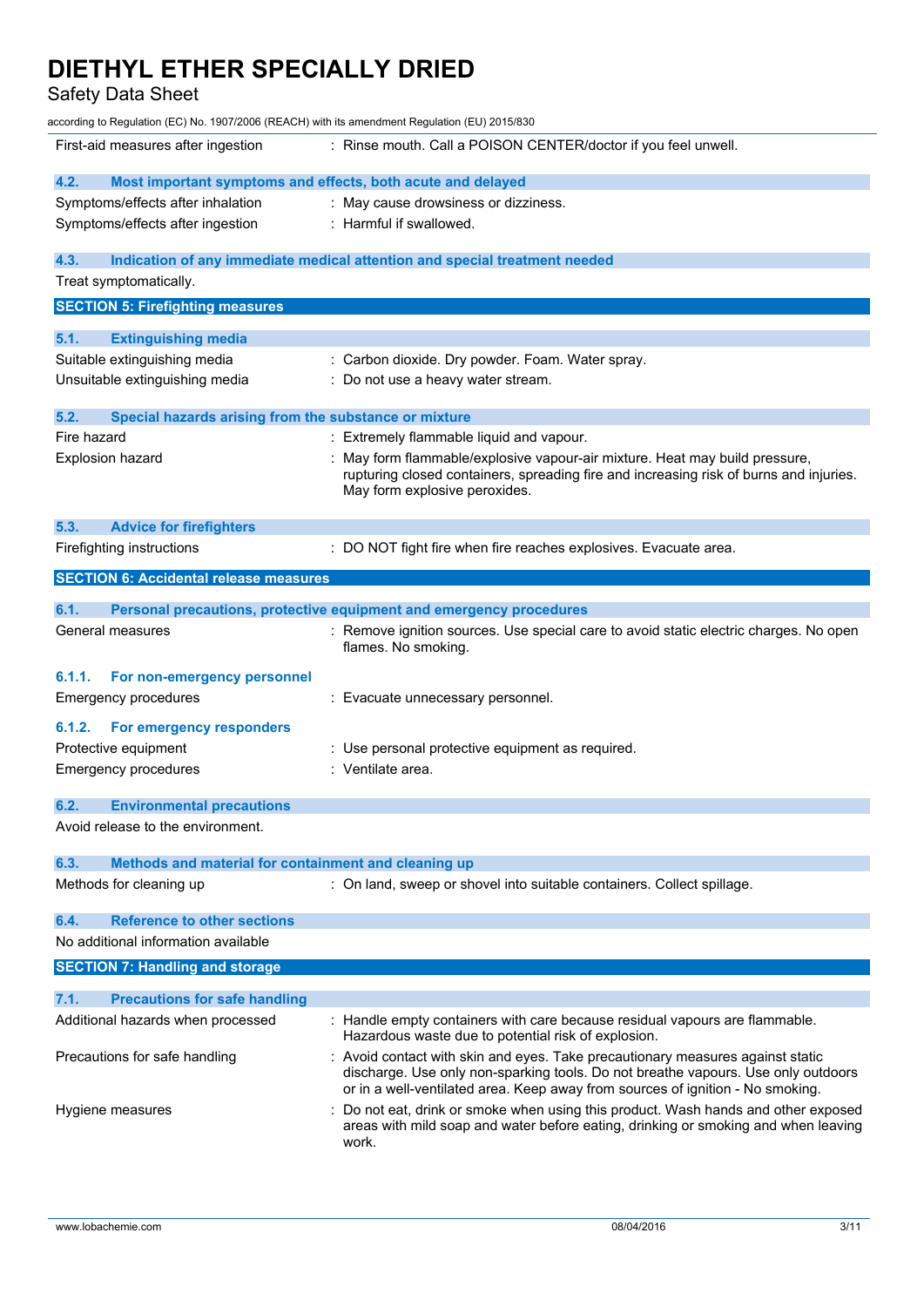Safety Data Sheet

according to Regulation (EC) No. 1907/2006 (REACH) with its amendment Regulation (EU) 2015/830

| Conditions for safe storage, including any incompatibilities<br>7.2. |                                                                                                                                 |
|----------------------------------------------------------------------|---------------------------------------------------------------------------------------------------------------------------------|
| Technical measures                                                   | : Ground/bond container and receiving equipment. Proper grounding procedures to<br>avoid static electricity should be followed. |
| Storage conditions                                                   | : Keep in fireproof place. Keep container tightly closed.                                                                       |
| Incompatible products                                                | $\therefore$ Oxidizing agent.                                                                                                   |
| Incompatible materials                                               | : Heat sources.                                                                                                                 |
|                                                                      |                                                                                                                                 |
| <b>Specific end use(s)</b><br>7.3.                                   |                                                                                                                                 |
| No additional information available                                  |                                                                                                                                 |
| <b>SECTION 8: Exposure controls/personal protection</b>              |                                                                                                                                 |
|                                                                      |                                                                                                                                 |
| 8.1.<br><b>Control parameters</b>                                    |                                                                                                                                 |
| No additional information available                                  |                                                                                                                                 |

| 8.2. | <b>Exposure controls</b> |                                                                                                            |
|------|--------------------------|------------------------------------------------------------------------------------------------------------|
|      | Hand protection          | : Protective gloves                                                                                        |
|      | Eye protection           | : Chemical goggles or safety glasses                                                                       |
|      | Skin and body protection | : Wear suitable protective clothing                                                                        |
|      | Respiratory protection   | : Where exposure through inhalation may occur from use, respiratory protection<br>equipment is recommended |

### **SECTION 9: Physical and chemical properties**

| 9.1.<br>Information on basic physical and chemical properties |                                                       |
|---------------------------------------------------------------|-------------------------------------------------------|
| Physical state                                                | : Liquid                                              |
| Colour                                                        | : Clear colourless.                                   |
| Odour                                                         | : sweet etheral odour.                                |
| Odour threshold                                               | : No data available                                   |
| pH                                                            | : No data available                                   |
| Relative evaporation rate (butylacetate=1)                    | $\therefore$ 37.5                                     |
| Melting point                                                 | $: -116 °C$                                           |
| Freezing point                                                | : No data available                                   |
| Boiling point                                                 | : $34.6 °C$                                           |
| Flash point                                                   | $\therefore$ -40 °C                                   |
| Auto-ignition temperature                                     | : 160 K                                               |
| Decomposition temperature                                     | : No data available                                   |
| Flammability (solid, gas)                                     | : Flammable<br>Extremely flammable liquid and vapour. |
| Vapour pressure                                               | : 563 hPa at 20 $^{\circ}$ C                          |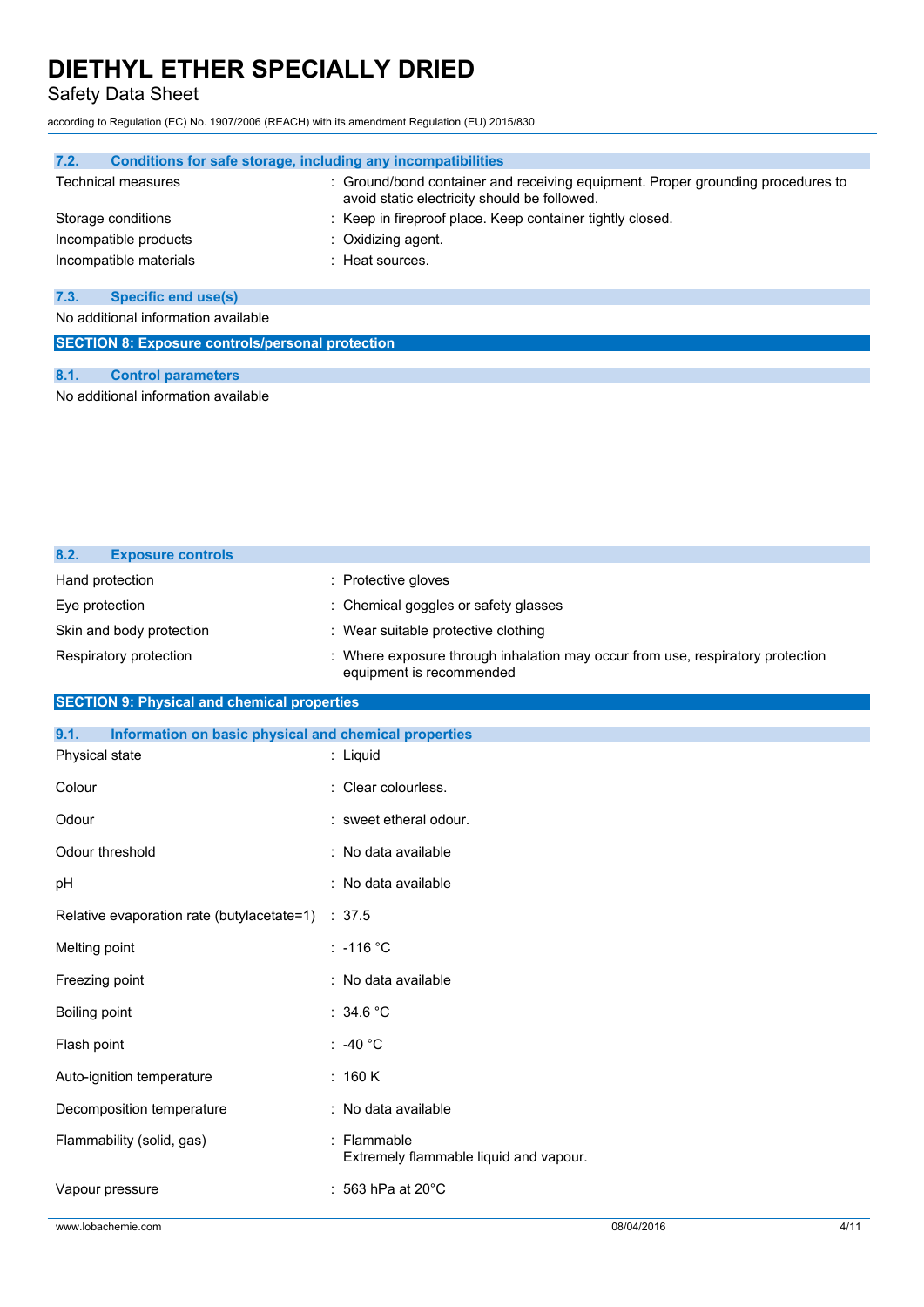Safety Data Sheet

according to Regulation (EC) No. 1907/2006 (REACH) with its amendment Regulation (EU) 2015/830

| Relative vapour density at 20 °C | : 2.6                                                            |
|----------------------------------|------------------------------------------------------------------|
| Relative density                 | : No data available                                              |
| Density<br>Solubility            | : $0.71$ g/cm <sup>3</sup><br>: Water: 65 g/l at 20 $^{\circ}$ C |
| Log Pow                          | : No data available                                              |
| Viscosity, kinematic             | : No data available                                              |
| Viscosity, dynamic               | : No data available                                              |
| Explosive properties             | : May form explosive peroxides.                                  |
| Oxidising properties             | : No data available                                              |
| <b>Explosive limits</b>          | $: 0.018 - 0.48$ vol %                                           |
|                                  |                                                                  |

#### **9.2. Other information**

No additional information available

### **SECTION 10: Stability and reactivity**

#### **10.1. Reactivity**

No additional information available

#### **10.2. Chemical stability**

Stable under normal conditions.

#### **10.3. Possibility of hazardous reactions**

Reacts vigorously with strong oxidizers and acids.

#### **10.4. Conditions to avoid**

Sparks. Heat. Open flame.

#### **10.5. Incompatible materials**

Oxidizing agent.

#### **10.6. Hazardous decomposition products**

May release flammable gases. May form explosive peroxides.

| <b>SECTION 11: Toxicological information</b>  |                                                         |      |
|-----------------------------------------------|---------------------------------------------------------|------|
|                                               |                                                         |      |
| 11.1.<br>Information on toxicological effects |                                                         |      |
| Acute toxicity                                | : Oral: Harmful if swallowed.                           |      |
|                                               |                                                         |      |
| Skin corrosion/irritation                     | Not classified                                          |      |
| Additional information                        | : Repeated exposure may cause skin dryness or cracking. |      |
| Serious eye damage/irritation                 | $:$ Not classified                                      |      |
| Respiratory or skin sensitisation             | : Not classified                                        |      |
| Germ cell mutagenicity                        | : Not classified                                        |      |
| Carcinogenicity                               | : Not classified                                        |      |
| Reproductive toxicity                         | $:$ Not classified                                      |      |
| STOT-single exposure                          | May cause drowsiness or dizziness.                      |      |
| www.lobachemie.com                            | 08/04/2016                                              | 5/11 |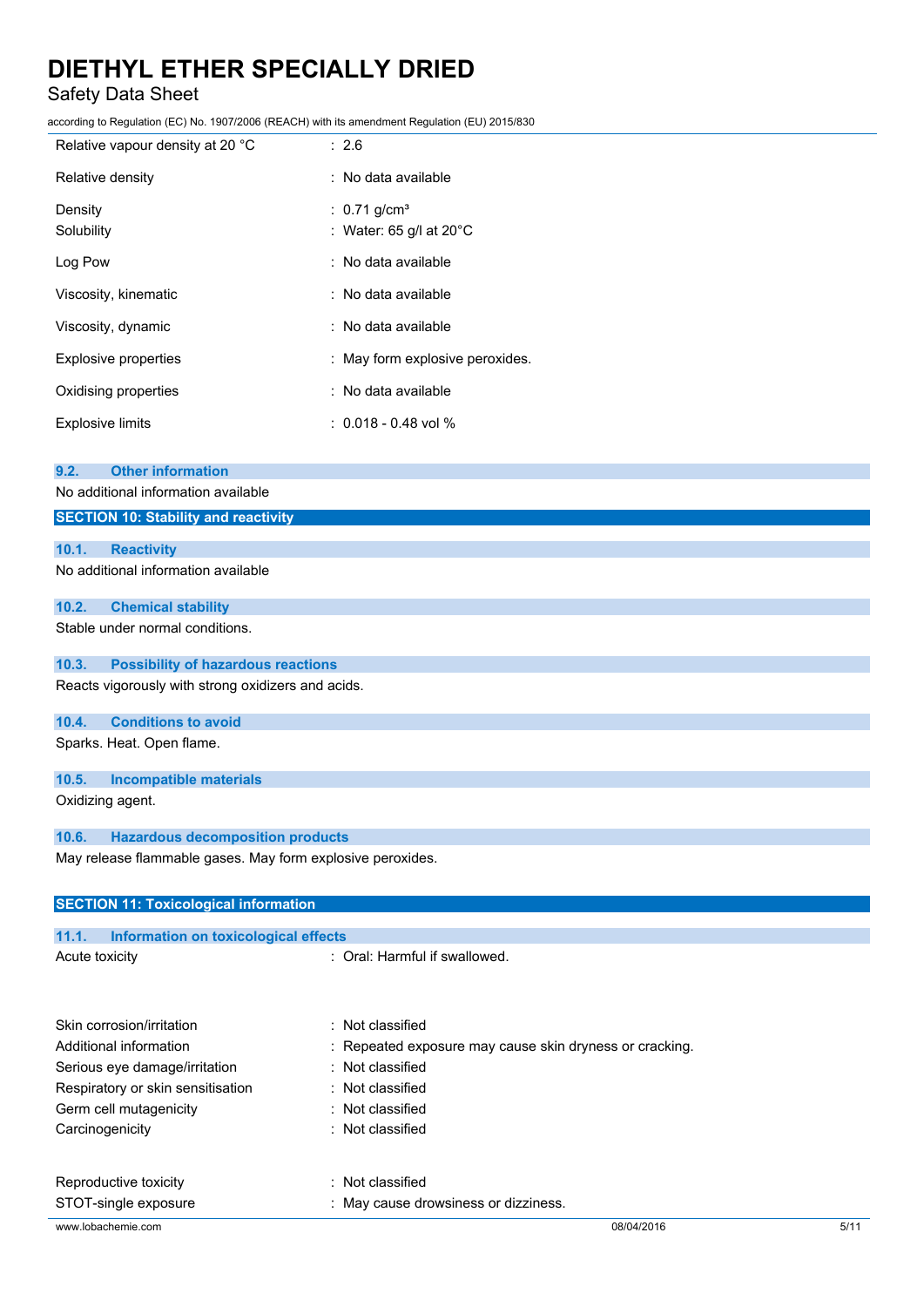Safety Data Sheet

according to Regulation (EC) No. 1907/2006 (REACH) with its amendment Regulation (EU) 2015/830

| STOT-repeated exposure                                                  | : Not classified                                                                                                                                                                                                                                                                                   |
|-------------------------------------------------------------------------|----------------------------------------------------------------------------------------------------------------------------------------------------------------------------------------------------------------------------------------------------------------------------------------------------|
| Aspiration hazard                                                       | : Not classified                                                                                                                                                                                                                                                                                   |
| Potential adverse human health effects<br>and symptoms                  | : Harmful if swallowed.                                                                                                                                                                                                                                                                            |
| <b>SECTION 12: Ecological information</b>                               |                                                                                                                                                                                                                                                                                                    |
| 12.1.<br><b>Toxicity</b><br>No additional information available         |                                                                                                                                                                                                                                                                                                    |
| 12.2.<br><b>Persistence and degradability</b>                           |                                                                                                                                                                                                                                                                                                    |
| No additional information available                                     |                                                                                                                                                                                                                                                                                                    |
| <b>Bioaccumulative potential</b><br>12.3.                               |                                                                                                                                                                                                                                                                                                    |
| No additional information available                                     |                                                                                                                                                                                                                                                                                                    |
| 12.4.<br><b>Mobility in soil</b>                                        |                                                                                                                                                                                                                                                                                                    |
| No additional information available                                     |                                                                                                                                                                                                                                                                                                    |
| 12.5.<br><b>Results of PBT and vPvB assessment</b>                      |                                                                                                                                                                                                                                                                                                    |
| No additional information available                                     |                                                                                                                                                                                                                                                                                                    |
| <b>Other adverse effects</b><br>12.6.                                   |                                                                                                                                                                                                                                                                                                    |
| No additional information available                                     |                                                                                                                                                                                                                                                                                                    |
| <b>SECTION 13: Disposal considerations</b>                              |                                                                                                                                                                                                                                                                                                    |
| 13.1.<br><b>Waste treatment methods</b>                                 |                                                                                                                                                                                                                                                                                                    |
| Product/Packaging disposal<br>recommendations<br>Additional information | Dispose of contents/container to hazardous or special waste collection point, in<br>accordance with local, regional, national and/or international regulation.<br>Handle empty containers with care because residual vapours are flammable.<br>Hazardous waste due to potential risk of explosion. |
| <b>SECTION 14: Transport information</b>                                |                                                                                                                                                                                                                                                                                                    |
| In accordance with ADR / RID / IMDG / IATA / ADN                        |                                                                                                                                                                                                                                                                                                    |

| 14.1.<br>UN number |        |  |
|--------------------|--------|--|
| UN-No. (ADR)       | : 1155 |  |
| UN-No. (IMDG)      | : 1155 |  |
| UN-No. (IATA)      | : 1155 |  |
| UN-No. (ADN)       | : 1155 |  |
| UN-No. (RID)       | : 1155 |  |
|                    |        |  |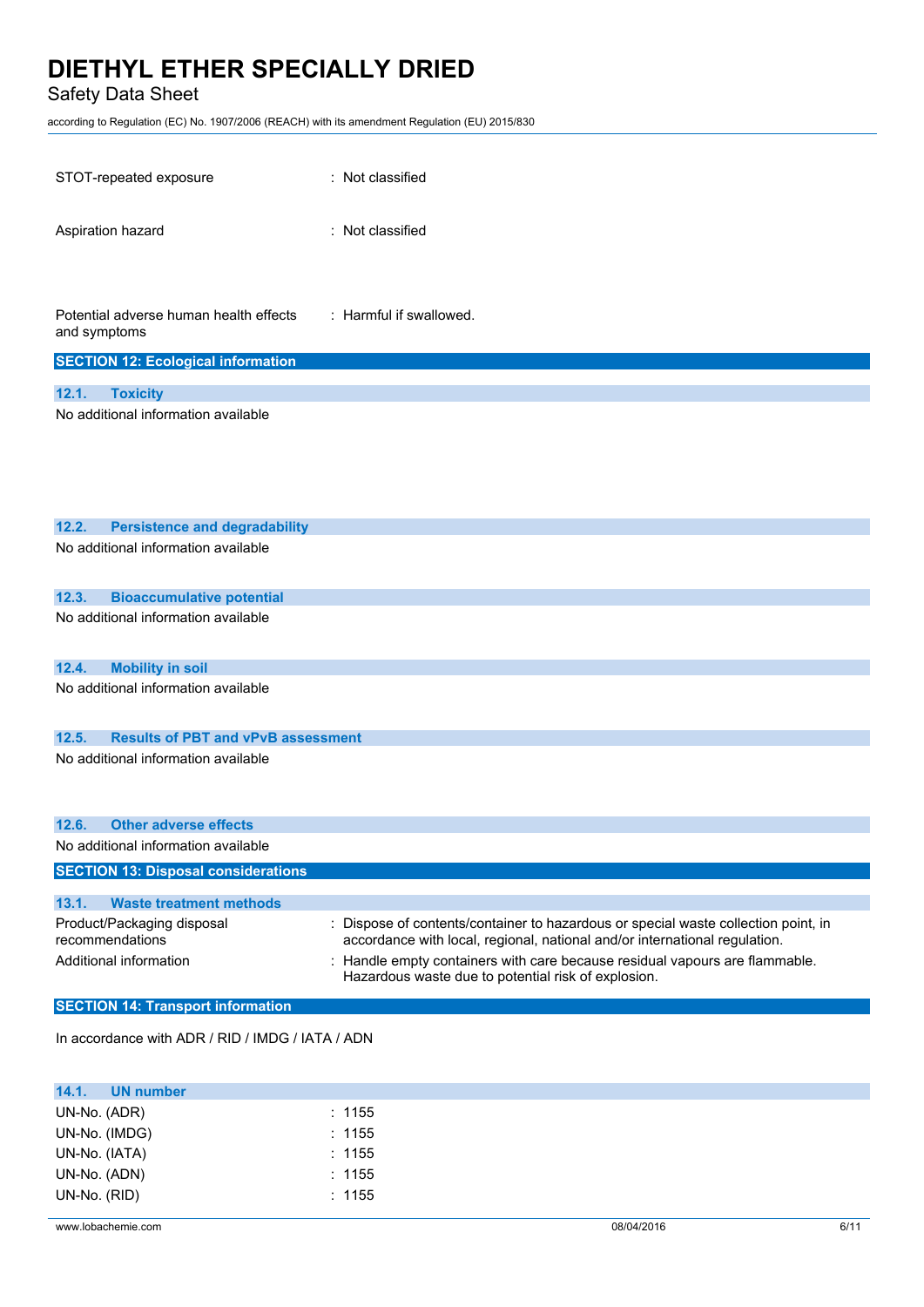Safety Data Sheet

according to Regulation (EC) No. 1907/2006 (REACH) with its amendment Regulation (EU) 2015/830

| <b>UN proper shipping name</b><br>14.2.    |                                                          |
|--------------------------------------------|----------------------------------------------------------|
| Proper Shipping Name (ADR)                 | : DIETHYL ETHER (ETHYL ETHER)                            |
| Proper Shipping Name (IMDG)                | : DIETHYL ETHER (ETHYL ETHER)                            |
| Proper Shipping Name (IATA)                | : Diethyl ether                                          |
| Proper Shipping Name (ADN)                 | : DIETHYL ETHER (ETHYL ETHER)                            |
| Proper Shipping Name (RID)                 | : DIETHYL ETHER (ETHYL ETHER)                            |
| Transport document description (ADR)       | : UN 1155 DIETHYL ETHER (ETHYL ETHER), 3, I, (D/E)       |
| Transport document description (IMDG)      | : UN 1155 DIETHYL ETHER (ETHYL ETHER), 3, I (-40°C c.c.) |
| Transport document description (IATA)      | : UN 1155 Diethyl ether, 3, I                            |
| Transport document description (ADN)       | : UN 1155 DIETHYL ETHER (ETHYL ETHER), 3, I              |
| Transport document description (RID)       | : UN 1155 DIETHYL ETHER (ETHYL ETHER), 3, I              |
| 14.3.<br><b>Transport hazard class(es)</b> |                                                          |
| <b>ADR</b>                                 |                                                          |
| Transport hazard class(es) (ADR)           | : 3                                                      |
| Danger labels (ADR)                        | : 3                                                      |
|                                            |                                                          |
|                                            |                                                          |
| <b>IMDG</b>                                |                                                          |
| Transport hazard class(es) (IMDG)          | : 3                                                      |
| Danger labels (IMDG)                       | : 3                                                      |
|                                            |                                                          |
|                                            |                                                          |
| <b>IATA</b>                                |                                                          |
| Transport hazard class(es) (IATA)          | : 3                                                      |

Hazard labels (IATA) **: 3** 

### **ADN**

Transport hazard class(es) (ADN) : 3 Danger labels (ADN) : 3

:



**RID**

Transport hazard class(es) (RID) : 3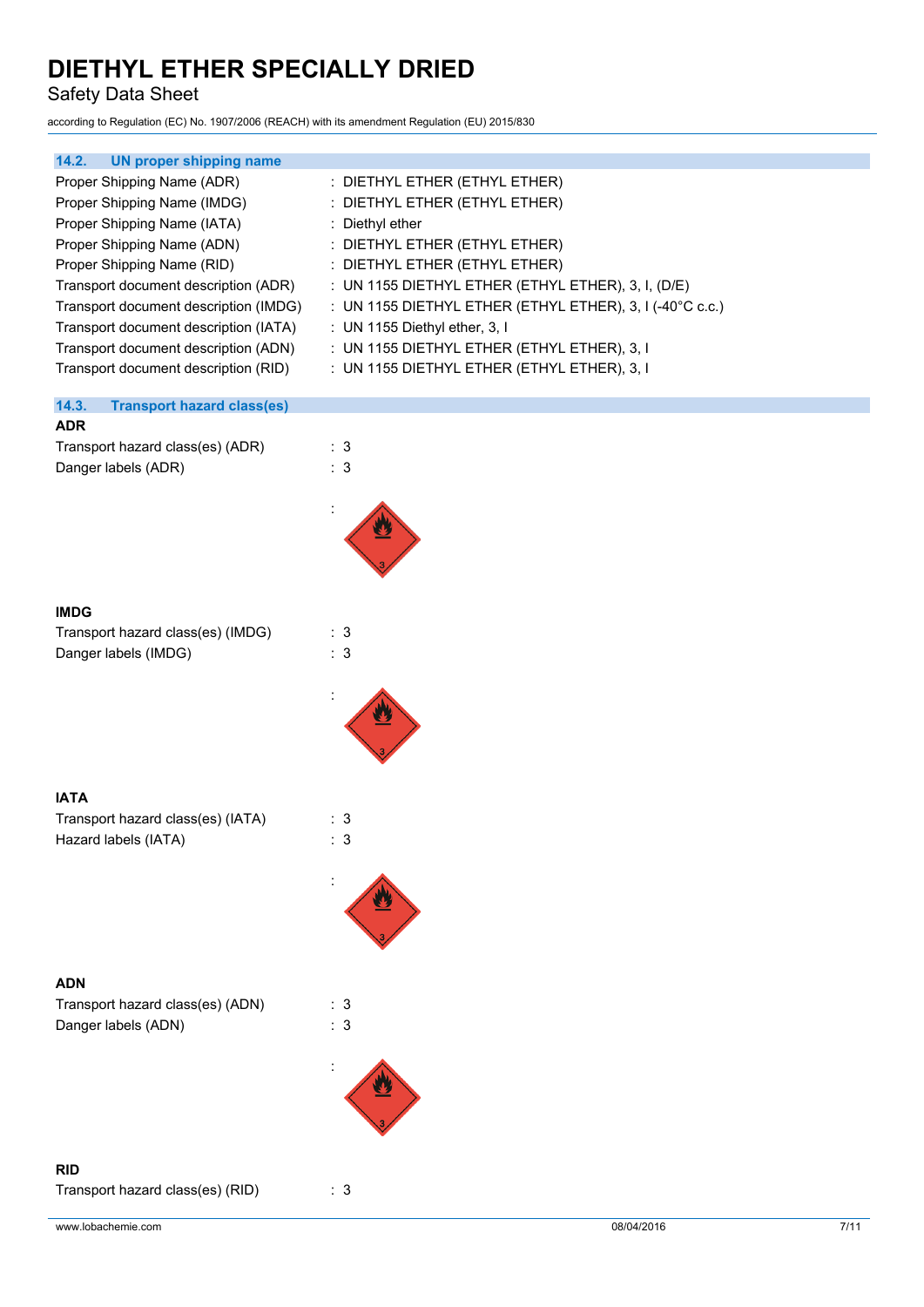Safety Data Sheet

according to Regulation (EC) No. 1907/2006 (REACH) with its amendment Regulation (EU) 2015/830





| <b>Packing group</b><br>14.4.         |                                          |
|---------------------------------------|------------------------------------------|
| Packing group (ADR)                   | $\mathbb{R}^{\mathbb{Z}}$                |
| Packing group (IMDG)                  | $\therefore$ 1                           |
| Packing group (IATA)                  | $\pm$ 1                                  |
| Packing group (ADN)                   | $\therefore$ 1                           |
| Packing group (RID)                   | $\therefore$ 1                           |
|                                       |                                          |
| <b>Environmental hazards</b><br>14.5. |                                          |
| Dangerous for the environment         | : No                                     |
| Marine pollutant                      | : No                                     |
| Other information                     | : No supplementary information available |

#### $14.6.$ **14.6. Special precautions for user**

| - Overland transport                                         |   |                 |
|--------------------------------------------------------------|---|-----------------|
| Classification code (ADR)                                    |   | $:$ F1          |
| Limited quantities (ADR)                                     |   | 0               |
| Excepted quantities (ADR)                                    |   | $\mathsf{E}3$   |
| Packing instructions (ADR)                                   |   | : P001          |
| Mixed packing provisions (ADR)                               |   | MP7, MP17       |
| Portable tank and bulk container<br>instructions (ADR)       |   | T <sub>11</sub> |
| Portable tank and bulk container special<br>provisions (ADR) |   | $:$ TP2         |
| Tank code (ADR)                                              |   | L4BN            |
| Vehicle for tank carriage                                    |   | $:$ FL          |
| Transport category (ADR)                                     |   | 1               |
| Special provisions for carriage - Operation<br>(ADR)         |   | $:$ S2, S20     |
| Hazard identification number (Kemler No.)                    | ÷ | 33              |
|                                                              |   |                 |
| Orange plates                                                |   | <b>33</b>       |
|                                                              |   | 1155            |
| Tunnel restriction code (ADR)                                |   | $:$ D/E         |
| EAC code                                                     |   | $: \cdot$ 3YE   |
| - Transport by sea                                           |   |                 |
| Limited quantities (IMDG)                                    |   | 0               |
| Excepted quantities (IMDG)                                   |   | : E3            |
| Packing instructions (IMDG)                                  | t | P001            |
| Tank instructions (IMDG)                                     |   | T <sub>11</sub> |
| Tank special provisions (IMDG)                               |   | TP <sub>2</sub> |
| EmS-No. (Fire)                                               |   | $F-E$           |
| EmS-No. (Spillage)                                           |   | $S-D$           |
| Stowage category (IMDG)                                      |   | Е               |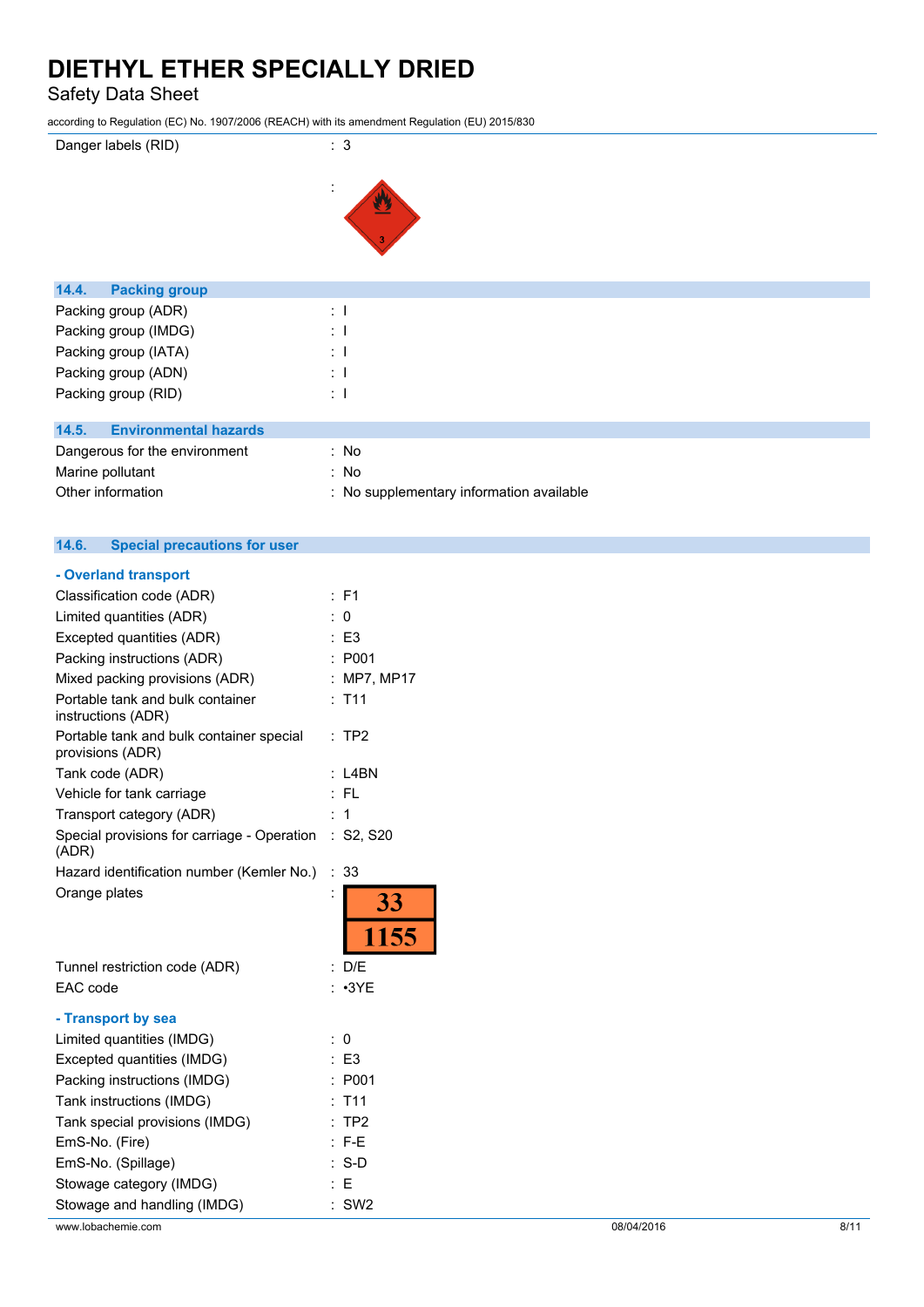Safety Data Sheet

according to Regulation (EC) No. 1907/2006 (REACH) with its amendment Regulation (EU) 2015/830

| Flash point (IMDG)                                           | $\therefore$ -40°C c.c.                                                                                                                                                                                                                                                                                                                                                                                     |
|--------------------------------------------------------------|-------------------------------------------------------------------------------------------------------------------------------------------------------------------------------------------------------------------------------------------------------------------------------------------------------------------------------------------------------------------------------------------------------------|
| Properties and observations (IMDG)                           | : Colourless, volatile and mobile liquid with a pleasant aromatic odour. Flashpoint: -<br>40°C c.c. Explosive limits: 1.7% to 48%. Boiling point: 34°C. Immiscible with water.<br>In the presence of oxygen or on long standing or exposure to sunlight, unstable<br>peroxides sometimes form; these may explode spontaneously or when heated.<br>Strongly narcotic. Readily ignited by static electricity. |
| MFAG-No                                                      | : 127                                                                                                                                                                                                                                                                                                                                                                                                       |
| - Air transport                                              |                                                                                                                                                                                                                                                                                                                                                                                                             |
| PCA Excepted quantities (IATA)                               | $\therefore$ E3                                                                                                                                                                                                                                                                                                                                                                                             |
| PCA Limited quantities (IATA)                                | : Forbidden                                                                                                                                                                                                                                                                                                                                                                                                 |
| PCA limited quantity max net quantity<br>(IATA)              | : Forbidden                                                                                                                                                                                                                                                                                                                                                                                                 |
| PCA packing instructions (IATA)                              | : 351                                                                                                                                                                                                                                                                                                                                                                                                       |
| PCA max net quantity (IATA)                                  | : 1L                                                                                                                                                                                                                                                                                                                                                                                                        |
| CAO packing instructions (IATA)                              | : 361                                                                                                                                                                                                                                                                                                                                                                                                       |
| CAO max net quantity (IATA)                                  | : 30L                                                                                                                                                                                                                                                                                                                                                                                                       |
| ERG code (IATA)                                              | : 3AH                                                                                                                                                                                                                                                                                                                                                                                                       |
| - Inland waterway transport                                  |                                                                                                                                                                                                                                                                                                                                                                                                             |
| Classification code (ADN)                                    | : F1                                                                                                                                                                                                                                                                                                                                                                                                        |
| Limited quantities (ADN)                                     | $\therefore$ 0                                                                                                                                                                                                                                                                                                                                                                                              |
| Excepted quantities (ADN)                                    | $\therefore$ E3                                                                                                                                                                                                                                                                                                                                                                                             |
| Carriage permitted (ADN)                                     | : $\mathsf T$                                                                                                                                                                                                                                                                                                                                                                                               |
| Equipment required (ADN)                                     | $:$ PP, EX, A                                                                                                                                                                                                                                                                                                                                                                                               |
| Ventilation (ADN)                                            | : VE01                                                                                                                                                                                                                                                                                                                                                                                                      |
| Number of blue cones/lights (ADN)                            | $\therefore$ 1                                                                                                                                                                                                                                                                                                                                                                                              |
| - Rail transport                                             |                                                                                                                                                                                                                                                                                                                                                                                                             |
| Classification code (RID)                                    | $\therefore$ F1                                                                                                                                                                                                                                                                                                                                                                                             |
| Limited quantities (RID)                                     | $\therefore$ 0                                                                                                                                                                                                                                                                                                                                                                                              |
| Excepted quantities (RID)                                    | $\therefore$ E3                                                                                                                                                                                                                                                                                                                                                                                             |
| Packing instructions (RID)                                   | : P001                                                                                                                                                                                                                                                                                                                                                                                                      |
| Mixed packing provisions (RID)                               | : MP7, MP17                                                                                                                                                                                                                                                                                                                                                                                                 |
| Portable tank and bulk container<br>instructions (RID)       | $:$ T11                                                                                                                                                                                                                                                                                                                                                                                                     |
| Portable tank and bulk container special<br>provisions (RID) | $:$ TP2                                                                                                                                                                                                                                                                                                                                                                                                     |
| Tank codes for RID tanks (RID)                               | :L4BN                                                                                                                                                                                                                                                                                                                                                                                                       |
| Transport category (RID)                                     | $\therefore$ 1                                                                                                                                                                                                                                                                                                                                                                                              |
| Hazard identification number (RID)                           | : 33                                                                                                                                                                                                                                                                                                                                                                                                        |

**14.7. Transport in bulk according to Annex II of MARPOL 73/78 and the IBC Code**

Not applicable

**SECTION 15: Regulatory information**

**15.1. Safety, health and environmental regulations/legislation specific for the substance or mixture**

#### **15.1.1. EU-Regulations**

No REACH Annex XVII restrictions DIETHYL ETHER SPECIALLY DRIED is not on the REACH Candidate List DIETHYL ETHER SPECIALLY DRIED is not on the REACH Annex XIV List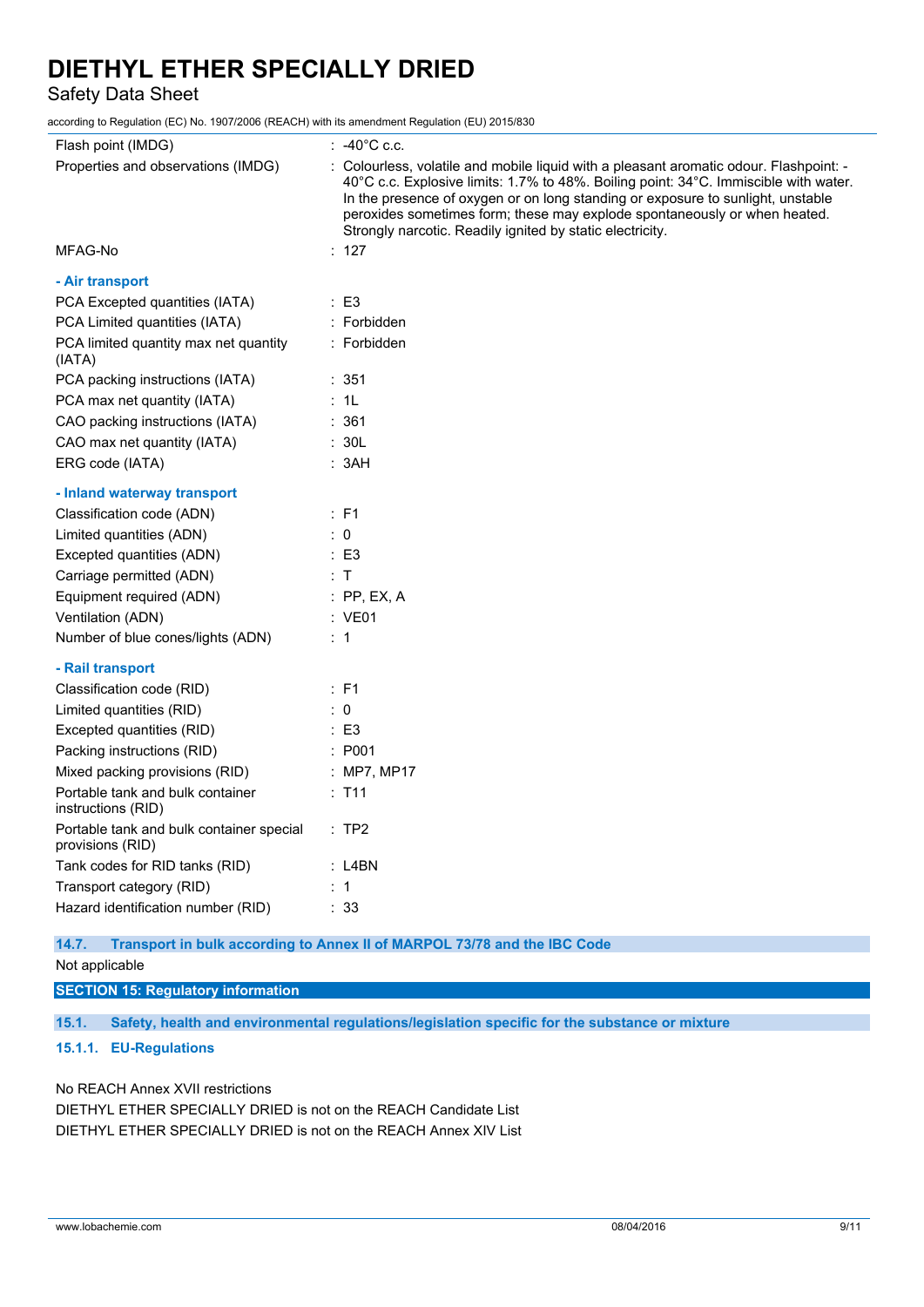Safety Data Sheet

according to Regulation (EC) No. 1907/2006 (REACH) with its amendment Regulation (EU) 2015/830

#### **15.1.2. National regulations**

#### **Germany**

| Immission Control Act - 12. BlmSchV                                                     | 12th Ordinance Implementing the Federal : Is not subject of the 12. BlmSchV (Hazardous Incident Ordinance)                   |
|-----------------------------------------------------------------------------------------|------------------------------------------------------------------------------------------------------------------------------|
| <b>Netherlands</b>                                                                      |                                                                                                                              |
| SZW-lijst van kankerverwekkende stoffen : The substance is not listed                   |                                                                                                                              |
| SZW-lijst van mutagene stoffen                                                          | : The substance is not listed                                                                                                |
| NIET-limitatieve lijst van voor de<br>voortplanting giftige stoffen - Borstvoeding      | : The substance is not listed                                                                                                |
| NIET-limitatieve lijst van voor de<br>voortplanting giftige stoffen -<br>Vruchtbaarheid | : The substance is not listed                                                                                                |
| NIET-limitatieve lijst van voor de<br>voortplanting giftige stoffen – Ontwikkeling      | : The substance is not listed                                                                                                |
| <b>Denmark</b>                                                                          |                                                                                                                              |
| Class for fire hazard                                                                   | $\therefore$ Class I-1                                                                                                       |
| Store unit                                                                              | $: 1$ liter                                                                                                                  |
| <b>Classification remarks</b>                                                           | : F+ <flam. 1="" lig.="">; Emergency management guidelines for the storage of flammable<br/>liquids must be followed</flam.> |
| Recommendations Danish Regulation                                                       | : Young people below the age of 18 years are not allowed to use the product                                                  |
|                                                                                         |                                                                                                                              |

### **15.2. Chemical safety assessment**

No additional information available

#### **SECTION 16: Other information**

#### Full text of R-, H- and EUH-statements:

| Acute Tox. 4 (Oral) | Acute toxicity (oral), Category 4                                      |  |
|---------------------|------------------------------------------------------------------------|--|
| Flam. Lig. 1        | Flammable liquids, Category 1                                          |  |
| STOT SE 3           | Specific target organ toxicity - Single exposure, Category 3, Narcosis |  |
| H <sub>224</sub>    | Extremely flammable liquid and vapour.                                 |  |
| H302                | Harmful if swallowed.                                                  |  |
| H336                | May cause drowsiness or dizziness.                                     |  |
| R <sub>12</sub>     | <b>Extremely flammable</b>                                             |  |
| R <sub>19</sub>     | May form explosive peroxides                                           |  |
| R <sub>22</sub>     | Harmful if swallowed                                                   |  |
| R66                 | Repeated exposure may cause skin dryness or cracking                   |  |
| <b>R67</b>          | Vapours may cause drowsiness and dizziness                             |  |
| $F+$                | Extremely flammable                                                    |  |
| Xn                  | Harmful                                                                |  |